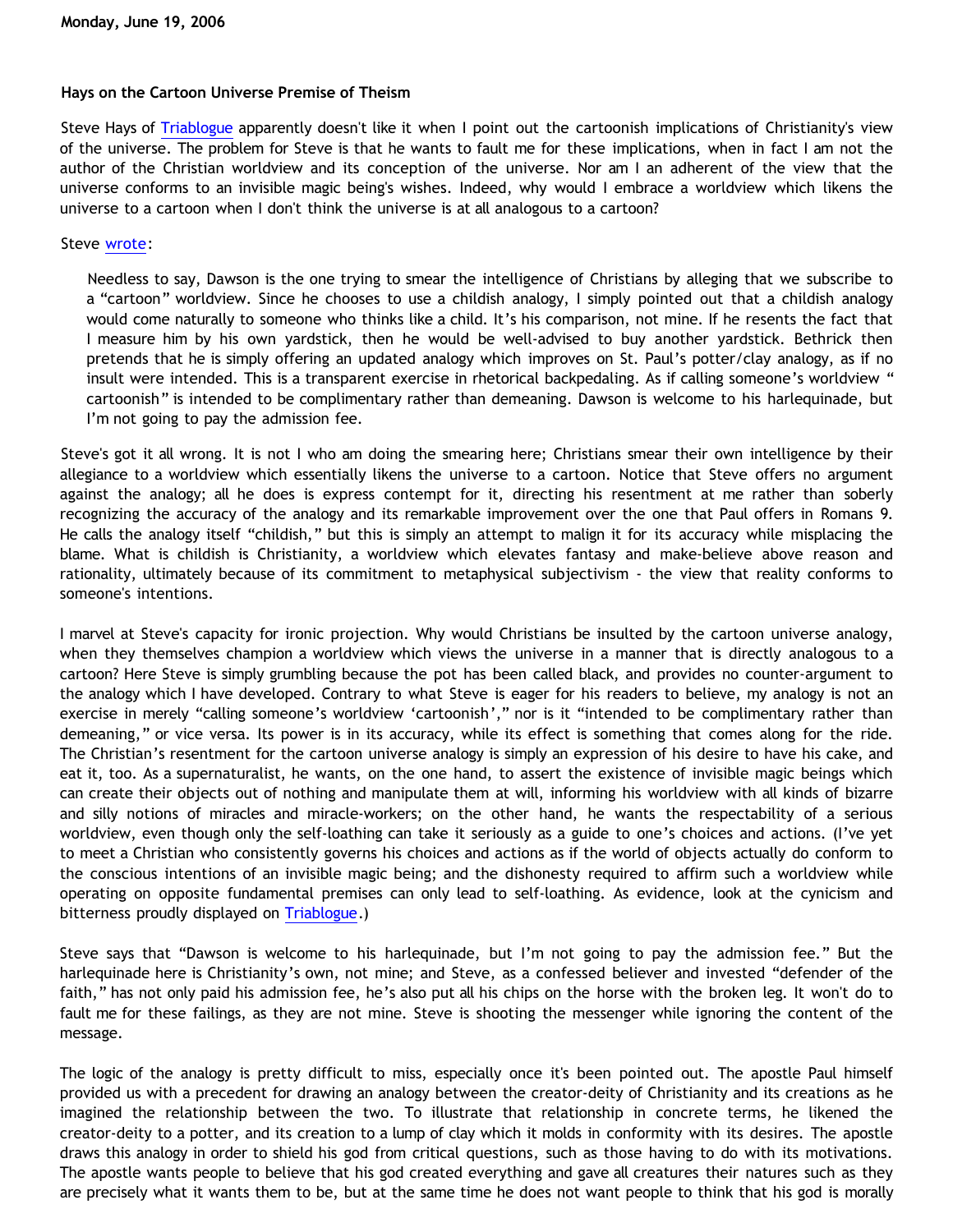responsible for what it has allegedly created. Romans 9:18-22 gives us the apostle's rationale:

He has mercy on whom He desires, and He hardens whom He desires. You will say to me then, "Why does He still find fault? For who resists His will?" On the contrary, who are you, O man, who answers back to God? The thing molded will not say to the molder, "Why did you make me like this," will it? Or does not the potter have a right over the clay, to make from the same lump one vessel for honorable use and another for common use? What if God, although willing to demonstrate His wrath and to make His power known, endured with much patience vessels of wrath prepared for destruction?

Clearly the goal here is to put a stop to critical thinking. To convey his reasoning, Paul draws an analogy between a potter and the lump of clay he uses to produce a 'vessel', such as a bowl or other household item. Essentially, Paul is saying that his god is free to make a bowl with a big crack down its side, and then condemn that bowl for being useless for holding soup. (Yes, his deity is that big, folks.) Since the potter intended the bowl to be useless for holding soup in the first place (after all, it doesn't make mistakes), Paul is saying that the potter is right to condemn it, and that the bowl has no business asking the potter, "Why did you make me like this?" Of course, if the potter fashioned the bowl with a conceptual form of consciousness and moral inquisitiveness, he would be quite foolish to expect the bowl *not* to question his motives as a potter. Not having a good answer in such a case, the potter would simply resort to saying "It's my right to do thus!" and presume to have scored a victory. If it turns out that this is not sufficient to put an end to moral inquiries, the potter can threaten the bowl with eternal torment if it persists in asking such unanswerable questions.

Similarly, Elmer Fudd cannot say to his cartoonist, "Why do you always make me fail when I twy to shoot dat wabbit?" The reason is because Elmer Fudd is doing precisely what his cartoonist wants him to do, and he's not supposed to question the cartoonist's motivations. In fact, a cartoonist can guarantee that his cartoons will not ask him such questions by creating them with no consciousness of their own, and no moral inquisitiveness. They'd certainly be easier to control that way.

Also, that the cartoon universe analogy is an improvement over Paul's potter-clay analogy is readily apparent. A potter, for instance, cannot make a snake which speaks in a human language. But a cartoonist certainly can. A potter cannot make an ark and have select representatives of all the earth's animals show up for a ride. But a cartoonist can. A potter cannot make the Red Sea part on command, but a cartoonist can. A potter cannot make a dead man rise from the grave. But a cartoonist surely can. The cartoon universe analogy is thus careful to preserve the manipulative sovereignty that Christians claim for their god in the role of the cartoonist, and the conforming plasticity they attribute to the universe as a creation of the god they imagine to a far greater degree than Paul's potter-clay analogy could hope to, so much so that it accommodates the miracle stories they want to believe.

## [Recently](http://triablogue.blogspot.com/2006/06/incinerating-bethrick.html) Steve wrote that

every argument from analogy is also an argument from disanalogy since an analogy falls short of identity. So Dawson also needs to show that the A and B are sufficiently analogous such that if B is imaginary, then A is imaginary.

Christians are renown for the obligations they like to put on others, and in this sense Steve is right on schedule. Naturally, believers who find the cartoon universe analogy offensive in some way will want to respond by heaping burdens on the part of others as they seek to lash out in their frustration. But to whom am I supposed to show that "A and B are sufficiently analogous"? To someone who ascribes to a worldview which likens the universe to a cartoon? Indeed, if Paul's clay is sufficiently analogous to the Christian deity's creatures, how is a cartoon, whose fit within the context of Christianity's claims is so much stronger than Paul's clay, any less analogous? Indeed, to whom did Paul show that the potter's clay is sufficiently analogous to the Christian deity's creatures? If Christians find Paul's reasoning in Romans 9 sufficient for purposes of illustrating his point, how is the cartoon universe analogy any less sufficient? Blank out. Moreover, on what basis can a Christian discount the element of imagination here? What is the substance of the believer's prayer requests, if not the improvement of the present state of affairs that he imagines his god can bring about? Do the believer's imaginings exceed his god's capabilities? Can his god not also create talking rabbits which operate heavy machinery and conduct symphony orchestras, just as a cartoonist imagines? The real question is whether or not the believer *acts as if* the universe is the cartoon his worldview conceives it to be, or an objective realm which does not conform to any subject's whims. Does he own up to his confession, or does he shirk it? That is the question.

Time and time again, the Christian's effort to resist the absurdity of his own professed worldview falls flat on its face. But unlike a cartoon, the bloody nose on his face cannot be righted with the wave of an eraser.